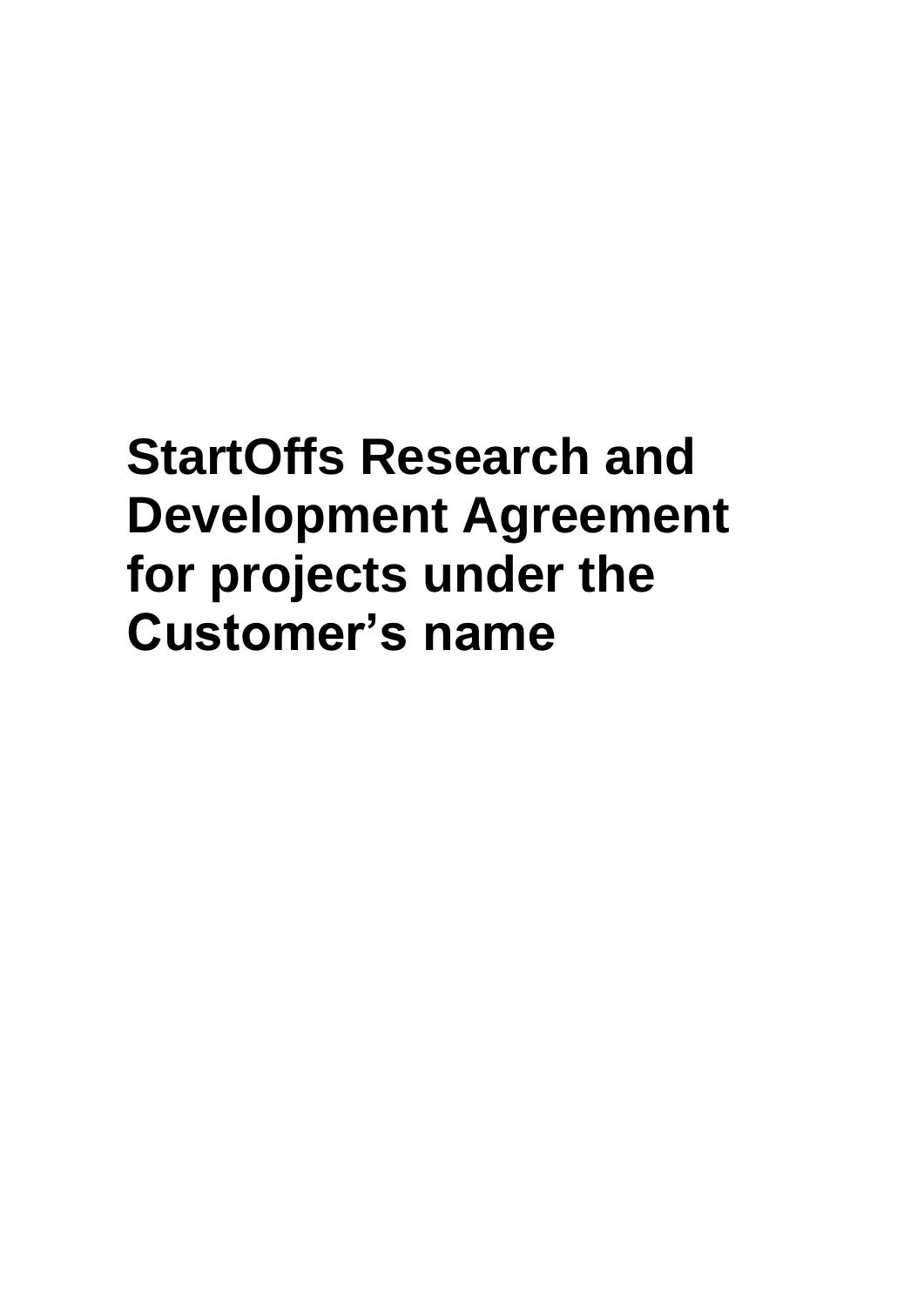# **StartOffs Research and Development Agreement**

\_\_\_\_\_\_\_\_\_\_\_\_\_\_\_\_\_\_\_\_\_\_\_\_\_\_\_\_\_\_\_\_\_\_\_\_\_\_\_\_\_\_\_\_\_\_\_\_\_\_\_\_\_

\_\_\_\_\_\_\_\_\_\_\_\_\_\_\_\_\_\_\_\_\_\_\_\_\_\_\_\_\_\_\_\_\_\_\_\_\_\_\_\_\_\_\_\_\_\_\_\_\_\_\_\_\_

\_\_\_\_\_\_\_\_\_\_\_\_\_\_\_\_\_\_\_\_\_\_\_\_\_\_\_\_\_\_\_\_\_\_\_\_\_\_\_\_\_\_\_\_\_\_\_\_\_\_\_\_\_

### **has been concluded between:**

[Write here]

(Hereafter referred to as the Contractor)

**and**

[Write here]

(Hereafter referred to as the Customer)

#### **Place and date:**

(Write the place and date here)

[Write the Customer's name here] [The Contractor's name here]

\_\_\_\_\_\_\_\_\_\_\_\_\_\_\_\_ The Customer's signature

\_\_\_\_\_\_\_\_\_\_\_\_\_\_\_\_\_\_\_\_\_ The Contractor's signature

The Agreement is signed in two copies, one for each party.

#### **Communications**

Unless otherwise specified in Appendix 6, all communications concerning the Agreement shall be directed to:

| On behalf of the Contractor |
|-----------------------------|
| Name:                       |
| Position:                   |
| Telephone:                  |
| Email:                      |
|                             |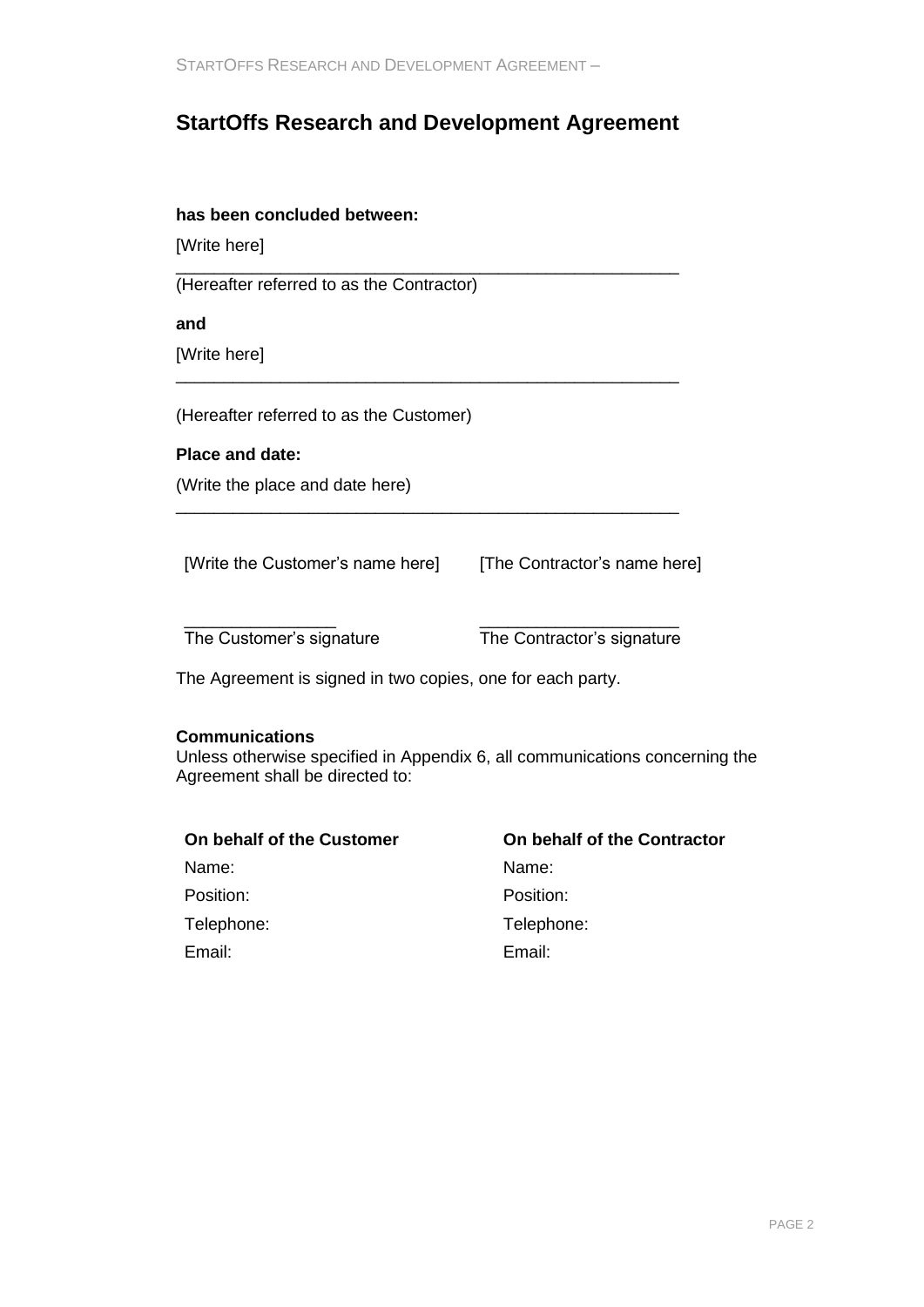# Contents

| $1 -$        |       |                                                                  |  |
|--------------|-------|------------------------------------------------------------------|--|
|              | 1.1   |                                                                  |  |
|              | 1.2   |                                                                  |  |
|              | 1.3   |                                                                  |  |
|              | 1.4   |                                                                  |  |
|              | 1.5   |                                                                  |  |
| $\mathbf{2}$ |       | <b>IMPLEMENTATION OF THE RESEARCH AND DEVELOPMENT PROJECT IN</b> |  |
|              |       |                                                                  |  |
|              | 2.1   |                                                                  |  |
|              | 2.2   |                                                                  |  |
|              | 2.3   |                                                                  |  |
|              |       |                                                                  |  |
|              | 3.1   |                                                                  |  |
|              | 3.2   | THE REQUIREMENTS FOR THE CONTRACTOR'S RESOURCES AND EXPERTISE 7  |  |
|              | 3.3   |                                                                  |  |
|              | 3.4   |                                                                  |  |
|              |       |                                                                  |  |
|              | 4.1   | THE RESPONSIBILITIES AND CONTRIBUTIONS BY THE CUSTOMER 9         |  |
|              | 4.2   |                                                                  |  |
|              |       |                                                                  |  |
|              | 5.1   |                                                                  |  |
|              | 5.2   | RESPONSIBILITY FOR SUBCONTRACTORS AND THIRD PARTIES  9           |  |
|              | 5.3   |                                                                  |  |
|              | 5.4   |                                                                  |  |
| 6            |       |                                                                  |  |
|              | 6.1   |                                                                  |  |
|              | 6.2   |                                                                  |  |
|              | 6.3   |                                                                  |  |
|              | 6.4   |                                                                  |  |
|              |       | 7 EXTERNAL LEGAL REQUIREMENTS, PRIVACY AND SECURITY  12          |  |
|              | 7.1   |                                                                  |  |
|              | 7.2   |                                                                  |  |
| 8            |       |                                                                  |  |
|              | 8.1   |                                                                  |  |
|              | 8.1.1 |                                                                  |  |
|              | 8.1.2 |                                                                  |  |
|              | 8.2   |                                                                  |  |
| 9            |       | BREACH OF CONTRACT ON THE PART OF THE CONTRACTOR                 |  |
|              | 9.1   | WHAT IS DEEMED TO CONSTITUTE A BREACH OF CONTRACT 15             |  |
|              | 9.2   |                                                                  |  |
|              | 9.3   |                                                                  |  |
|              | 9.3.1 |                                                                  |  |
|              | 9.3.2 |                                                                  |  |
|              | 9.3.3 |                                                                  |  |
|              |       | 10 BREACH OF CONTRACT ON THE PART OF THE CUSTOMER                |  |
|              | 10.1  | WHAT IS DEEMED TO CONSTITUTE A BREACH OF CONTRACT 16             |  |
|              | 10.2  |                                                                  |  |
|              |       |                                                                  |  |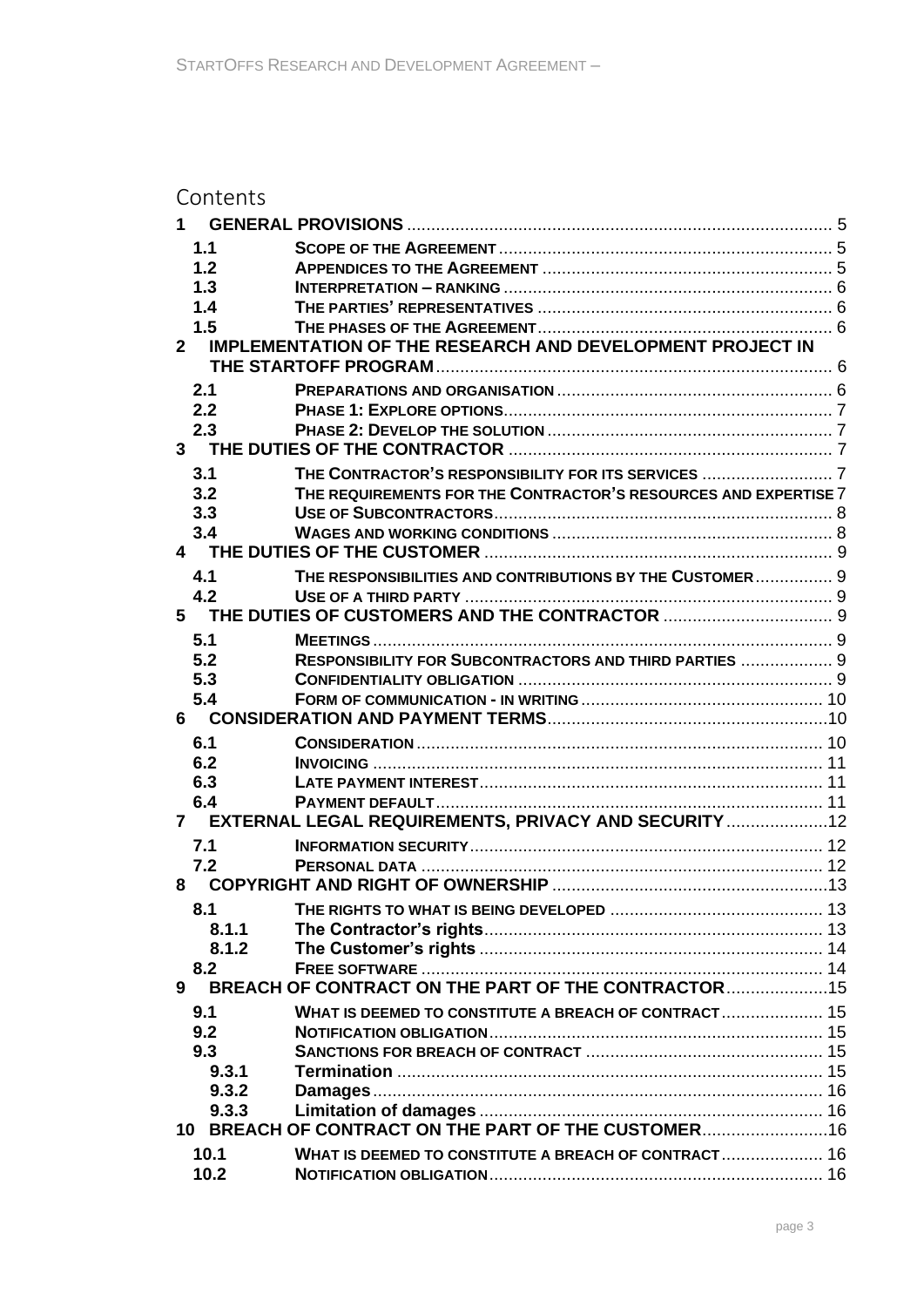$\frac{1}{\sqrt{2\pi}}$ 

| 10.3 |                                                                     |  |
|------|---------------------------------------------------------------------|--|
| 10.4 |                                                                     |  |
| 11   | <b>INFRINGEMENT OF THE THIRD-PARTY INTELLECTUAL PROPERTY RIGHTS</b> |  |
|      |                                                                     |  |
| 11.1 | THE PARTIES' RISK AND RESPONSIBILITY FOR A DEFECT IN TITLE 17       |  |
| 11.2 |                                                                     |  |
| 11.3 |                                                                     |  |
| 11.4 |                                                                     |  |
|      |                                                                     |  |
|      |                                                                     |  |
| 13.1 |                                                                     |  |
| 13.2 |                                                                     |  |
| 13.3 |                                                                     |  |
|      |                                                                     |  |
| 14.1 |                                                                     |  |
| 14.2 |                                                                     |  |
| 14.3 |                                                                     |  |
|      |                                                                     |  |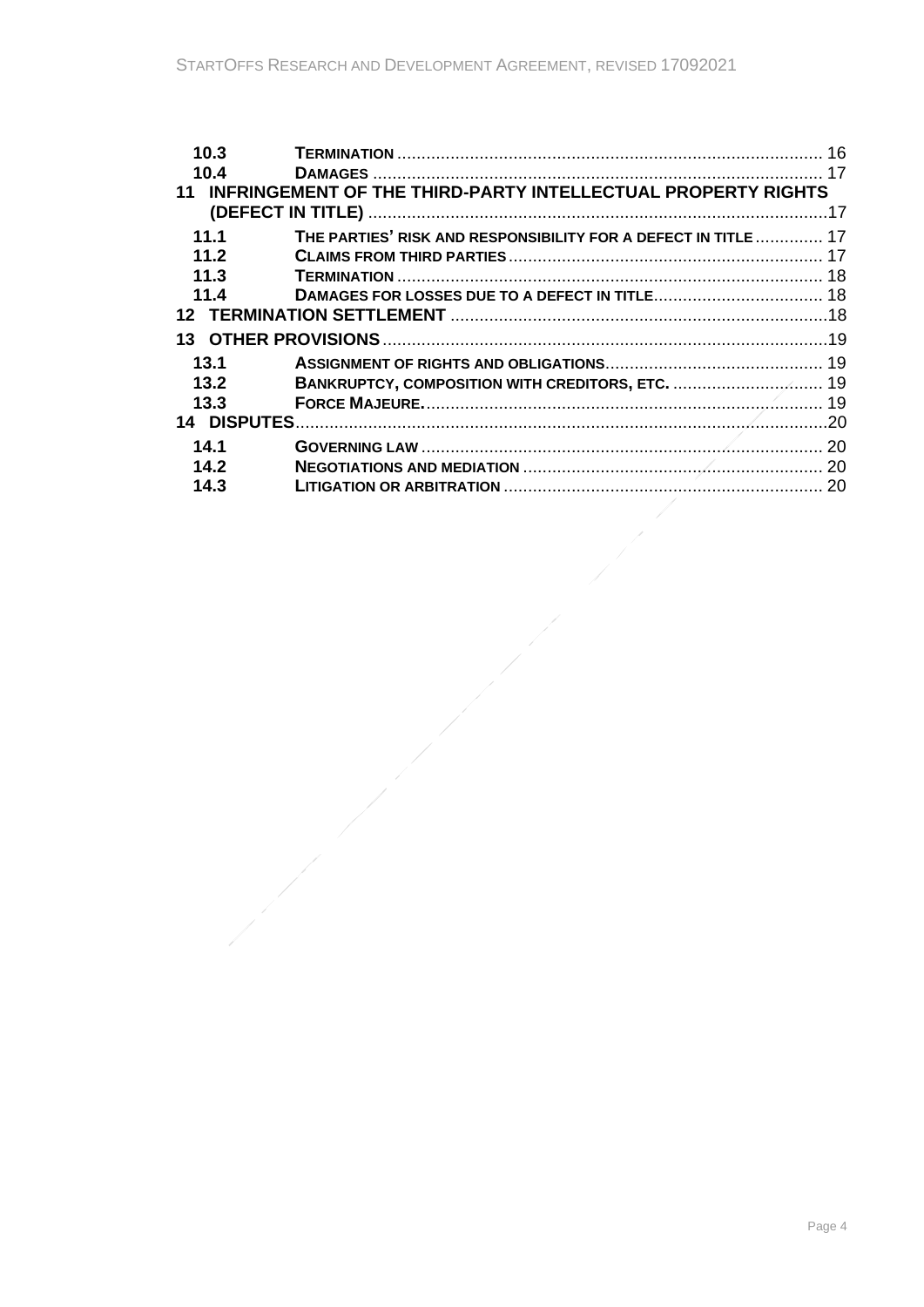# <span id="page-4-0"></span>**1 GENERAL PROVISIONS**

# **1.1 SCOPE OF THE AGREEMENT**

<span id="page-4-1"></span>This Research and Development Agreement shall meet the needs and requirements the Customer has described in Appendix 1. The parties have entered into this Agreement based on the Contractor's conceptual model, and the Agreement governs the further development of the conceptual model into a proposed solution and the possible development of an MVP (minimum viable product). The Research and Development Agreement thus includes the development of the proposed solution (Phase 1 "Explore options") and the possible development of a minimum viable product (Phase 2 "Develop the solution"). The Contractor who progresses to Phase 2 "Develop the solution" shall sign an awarding contract with the Customer as stated in Appendix 5. A subsequent purchase of the solution is not part of this Agreement.

The Customer has specified its needs and requirements in Appendix 1. The Contractor has described its conceptual model in Appendix 2. If in the Contractor's opinion there are obvious errors or ambiguities in the Customer's description of its needs and requirements, the Contractor shall point these out in Appendix 2.

If Appendix 1 states that the solution shall function together with the Customer's technical platform, this shall be described in Appendix 3.

<span id="page-4-2"></span>The Agreement means this general contractual wording, including Appendices. The Agreement is hereafter referred to as "the Agreement" or "this Agreement."

# **1.2 APPENDICES TO THE AGREEMENT**

| All rows shall be ticked (Yes or No)                                                                                         | <b>YES</b> | NΟ |
|------------------------------------------------------------------------------------------------------------------------------|------------|----|
| Appendix 1: The Customer's description of the needs and<br>requirements for the proposed solution and minimum viable product |            |    |
| Appendix 2: The Contractor's background material and conceptual<br>model                                                     |            |    |
| Appendix 3: The Customer's technical platform                                                                                |            |    |
| Appendix 4: Overall progress plan                                                                                            |            |    |
| Appendix 5: Awarding contract for Phase 2 "Develop the solution"                                                             |            |    |
| Appendix 6: Administrative provisions                                                                                        |            |    |
| Appendix 7: Price of the proposed solution, hourly rates, and pricing<br>provisions                                          |            |    |
| Appendix 8: Changes to the general contractual wording before<br>entering into the Agreement                                 |            |    |
| Appendix 9: Changes to the general contractual wording after<br>entering into the Agreement                                  |            |    |
| Other Appendices:                                                                                                            |            |    |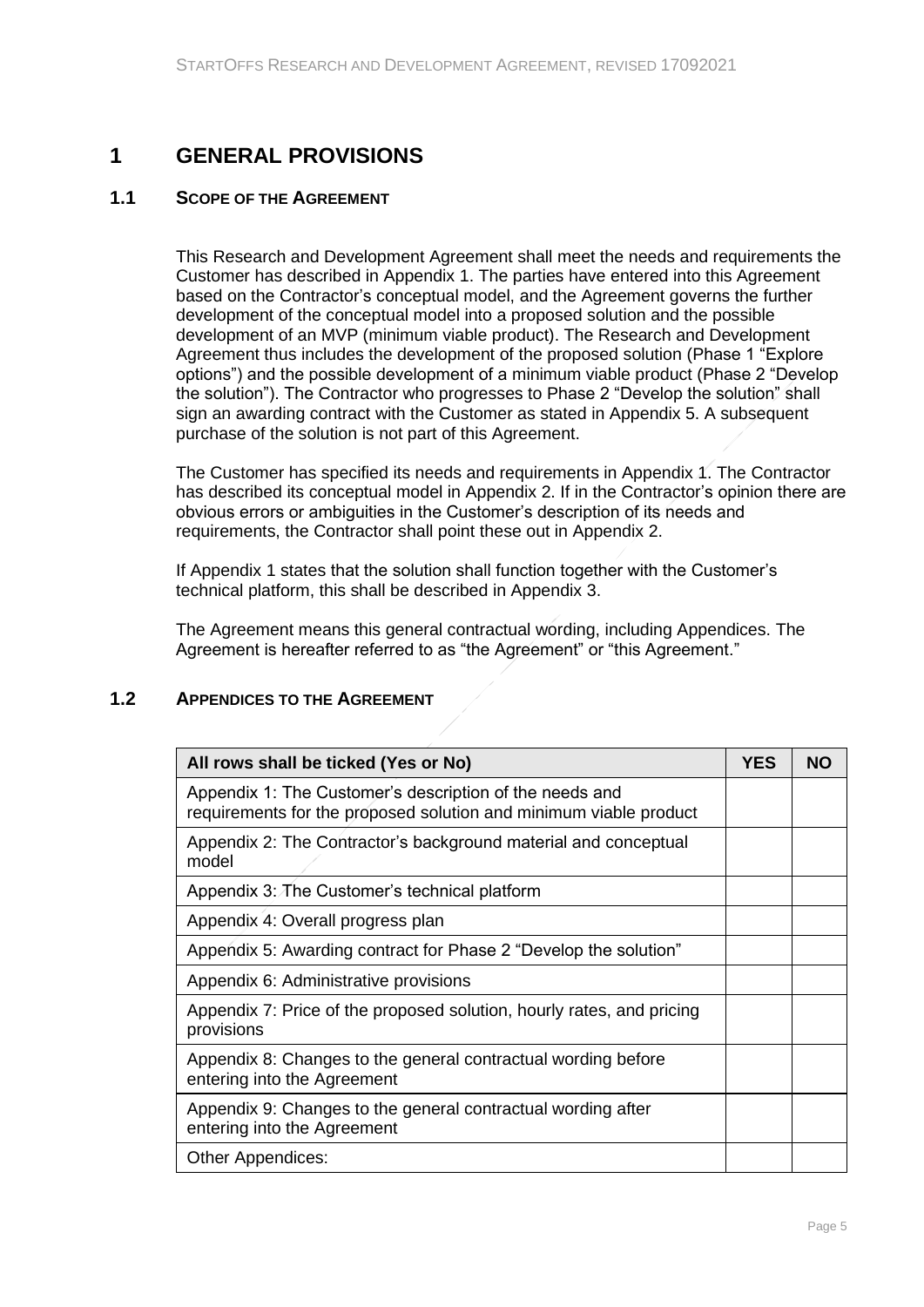### **1.3 INTERPRETATION – RANKING**

<span id="page-5-0"></span>Changes to the general contractual wording shall be set out in Appendix 8 unless the general contractual wording refers such changes to a different Appendix.

The following principles of interpretation shall apply in the case of conflict:

The general contractual wording shall prevail over the Appendices.

Appendix 1 shall prevail over the other Appendices.

To the extent that the clause or clauses that have been changed, replaced, or supplemented, are clearly and unequivocally specified, the following principles of precedence shall apply:

- Appendix 2 shall prevail over Appendix 1.
- Appendix 8 shall prevail over the general contractual wording.
- If the general contractual wording refers to changes to any other Appendix than Appendix 8, such changes shall prevail over the general contractual text.
- The awarding contracts shall prevail over the other Appendices
- Appendix 9 shall prevail over the other Appendices.

### **1.4 THE PARTIES' REPRESENTATIVES**

<span id="page-5-1"></span>Upon the conclusion of the Agreement, each of the parties shall appoint a representative who is authorised to act on behalf of such party in matters relating to the Agreement. The authorised representatives of the parties, as well as procedures and notice period for any replacements thereof, shall be specified in more detail in Appendix 6.

### **1.5 THE PHASES OF THE AGREEMENT**

<span id="page-5-2"></span>The deliveries have been divided into the following phases:

<span id="page-5-3"></span>Phase 1: Explore options Phase 2: Develop the solution

# **2 IMPLEMENTATION OF THE RESEARCH AND DEVELOPMENT PROJECT IN THE STARTOFF PROGRAM**

### **2.1 PREPARATIONS AND ORGANISATION**

<span id="page-5-4"></span>Appendix 4 shall provide an overall project and progress plan for the implementation of the Research and Development Project. The Research and Development Project shall be implemented within the framework of this plan. Requirements for the Customer's contribution in the implementation of the Research and Development Project shall be stated in the progress plan and awarding contract.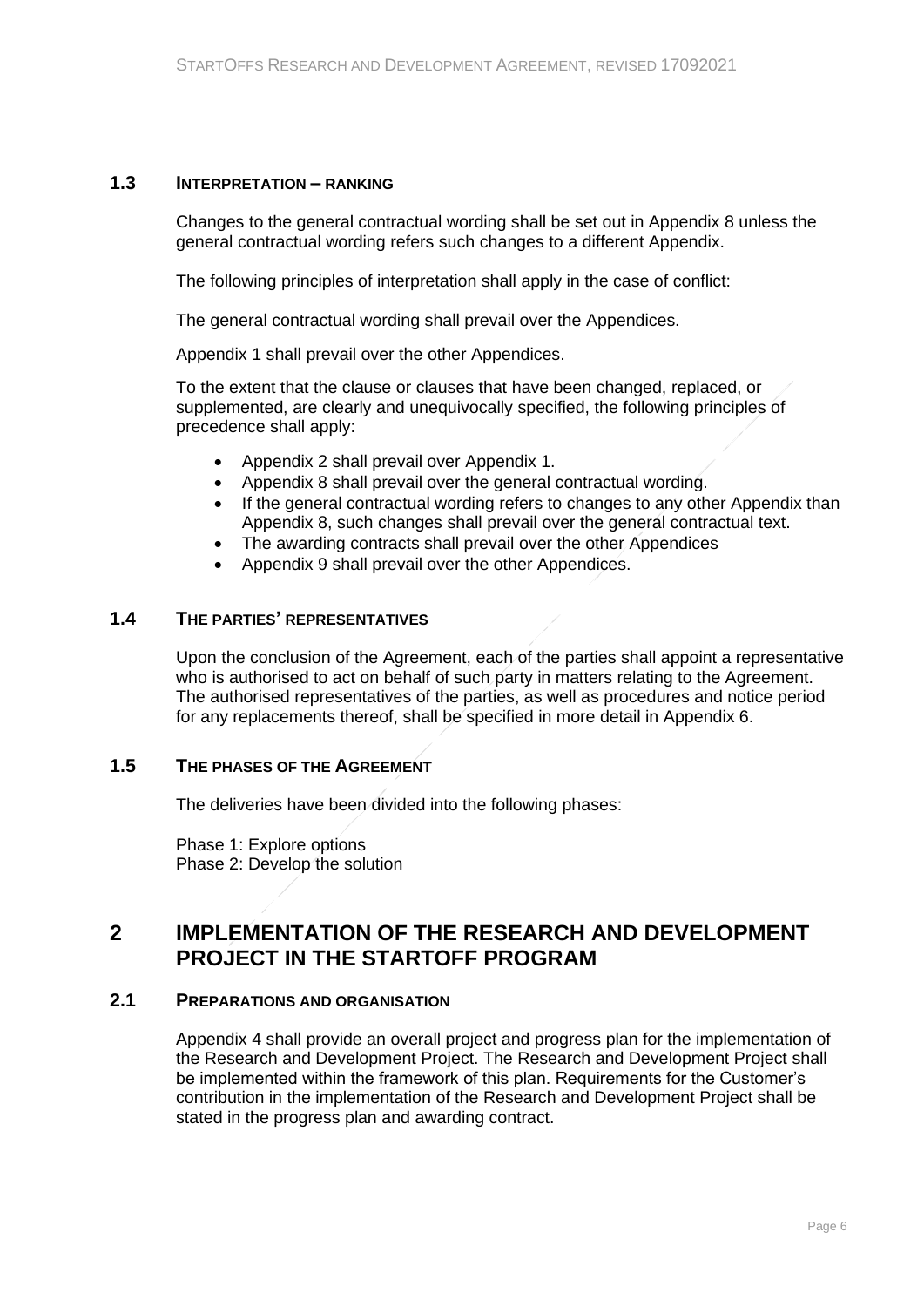A detailed progress plan for the implementation of Phase 2 "Develop the solution" will be provided in the awarding contract.

The organisation of the Research and Development Project, including specification of roles, responsibilities, and authority, as well as who have been defined as key personnel shall be specified in Appendix 6.

## **2.2 PHASE 1: EXPLORE OPTIONS**

<span id="page-6-0"></span>Based on the conceptual model, the Contractor shall prepare a proposed solution based on the Customer's requirements set out in Appendix 1 and at the price set out in Appendix 7.

The Contractor's proposed solution will be evaluated based on the award criteria set out in the awarding contract for Phase 2 "Develop the solution". Only one of the Contractors participating in the project will be awarded the contract for Phase 2 "Develop the solution". If the Customer chooses not to sign the awarding contract for Phase 2 "Develop the solution", this Agreement will be terminated immediately upon the Customer's written notice to the Contractor. The Contractor is not entitled to consideration beyond what is explicitly stated in Appendix 7.

# **2.3 PHASE 2: DEVELOP THE SOLUTION**

<span id="page-6-1"></span>If the parties sign the awarding contract for phase 2 "Develop the solution", the proposed solution together with specified consideration, the Customer's possible clarification of its requirements and a detailed cooperation and progress plan for Phase 2 "Develop the solution" shall be included in the awarding contract. The Contractor shall develop a minimum viable product based on the needs and requirements specified in Appendix 1 and the terms and conditions set out in the awarding contract for Phase 2 "Develop the solution".

# <span id="page-6-2"></span>**3 THE DUTIES OF THE CONTRACTOR**

### **3.1 THE CONTRACTOR'S RESPONSIBILITY FOR ITS SERVICES**

<span id="page-6-3"></span>The Contractor is responsible for ensuring that the services stated in Appendix 2 and the awarding contract cover the functions and requirements specified in the Agreement. As a part of the consideration, the Contractor shall actively participate in workshops, meetings, training, and other similar activities that the Customer and the Customer's partners arrange.

### **3.2 THE REQUIREMENTS FOR THE CONTRACTOR'S RESOURCES AND EXPERTISE**

<span id="page-6-4"></span>The Contractor guarantees that the service will be delivered with sufficient qualitative and quantitative resources and expertise, based on the requirements in the Agreement. The Contractor's Project Manager and other key personnel are specified in Appendix 6.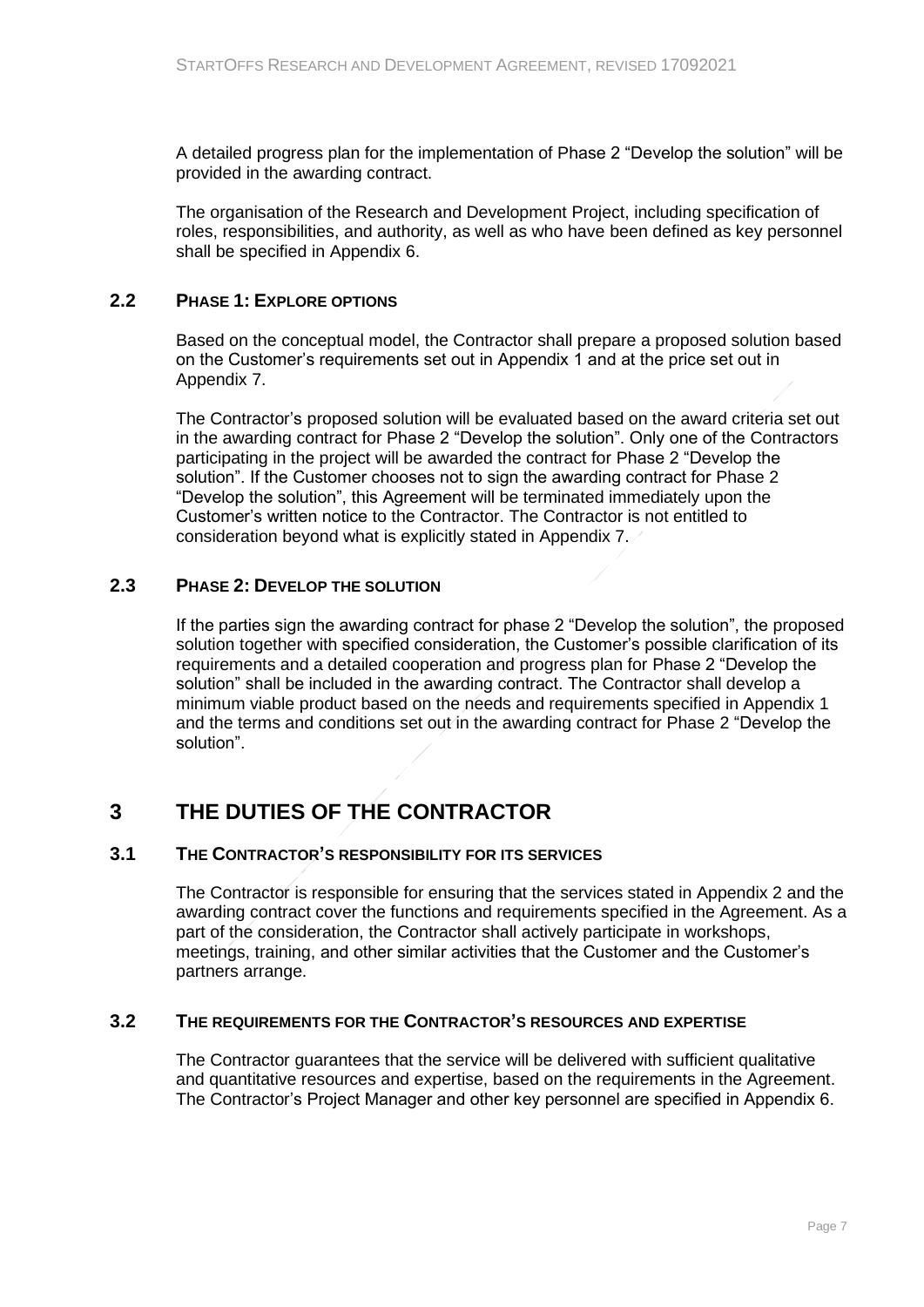Persons specified in Appendix 6 as key personnel shall, within the framework of the Contractor's management prerogative as an employer, not be able to be replaced without prior approval from the Customer. Such approval cannot be unreasonably withheld.

Personnel that the Customer, on a justifiable basis, does not wish to use or wishes to be replaced, shall as soon as possible be replaced with other personnel with at least the equivalent expertise.

Replacement of personnel shall not affect the progress or incur increased costs for the Customer.

## **3.3 USE OF SUBCONTRACTORS**

<span id="page-7-0"></span>The Contractor's use and replacement of any Subcontractor who directly contributes to the performance of the Agreement shall be approved in writing by the Customer. Approval shall not be unreasonably withheld.

<span id="page-7-1"></span>Approved Subcontractors must be named in Appendix 6.

### **3.4 WAGES AND WORKING CONDITIONS**

The following shall apply to agreements governed by Regulation no. 112 of 8 February 2008 relating to Wages and Working Conditions under Government Contracts:

In respect of areas covered by the Regulations relating to Generalised Collective Wage Agreements, the Contractor shall ensure that its and any Subcontractors' employees who contribute directly to the performance of the Contractor's obligations under the Agreement do not receive wages or have working conditions that are inferior to those stipulated in the Regulations relating to Generalised Collective Wage Agreements. In areas not covered by generalised collective wage agreements, the Contractor shall ensure that the same employees do not receive wages or have working conditions that are inferior to those stipulated in any applicable nationwide collective wage agreements relating to the relevant trade. This applies to work performed in Norway.

All agreements entered into by the Contractor and that involve the performance of work that contributes directly to the fulfilment of the Contractor's obligations under the Agreement shall include corresponding terms and conditions.

If the Contractor fails to meet this obligation, the Customer shall be entitled to retain part of the contract price corresponding to approximately twice the savings of the Contractor, until it has been documented that compliance has been achieved.

Performance of the Contractor's obligations as mentioned above shall be documented in Appendix 6 using either a self-declaration or a third-party declaration showing conformity between the relevant collective wage agreement and the actual wages and working conditions relating to compliance with the Contractor's and any Subcontractor's obligations.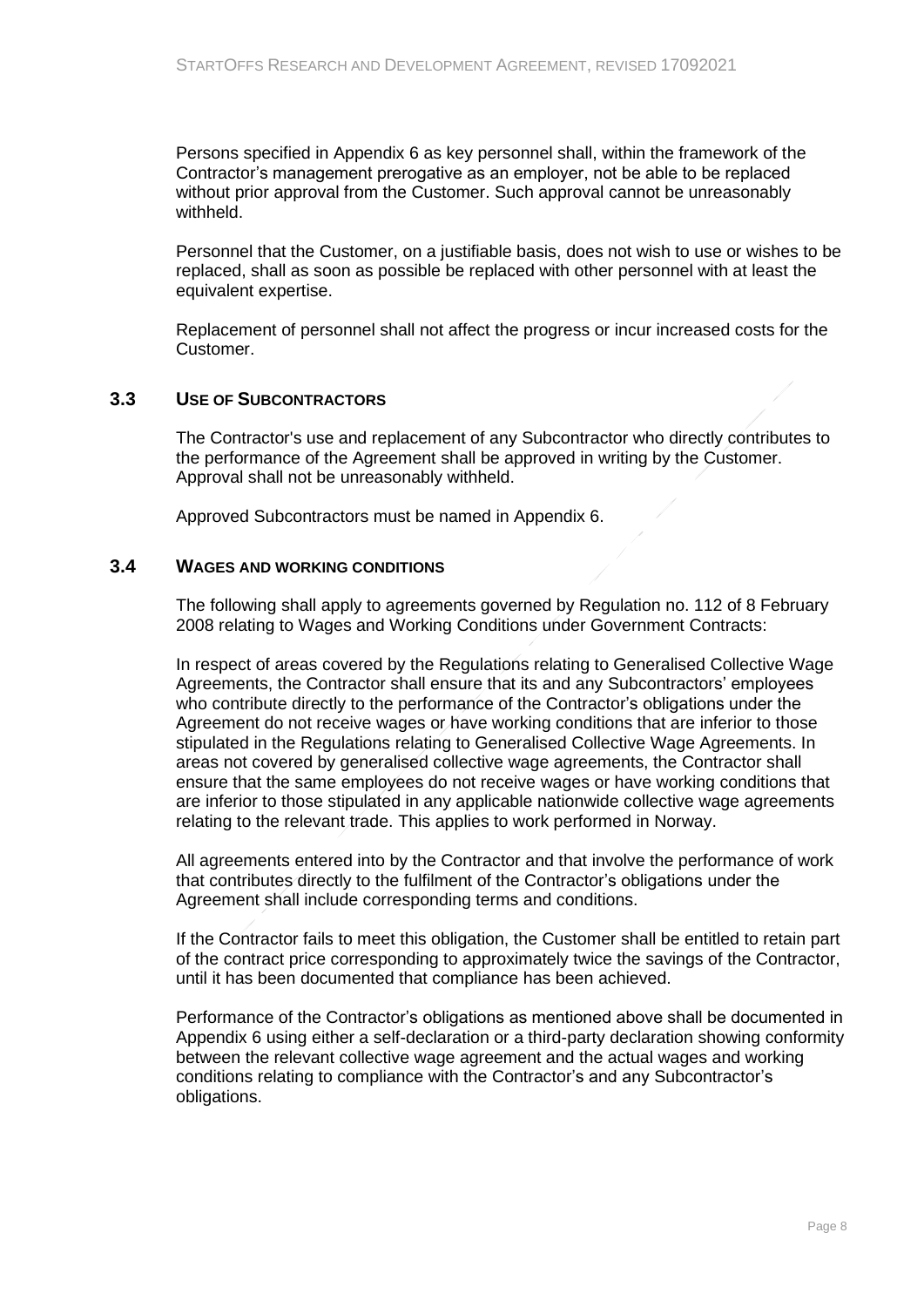The Contractor shall, at the request of the Customer, disclose documentation relating to the wages and working conditions which are used. Each of the Customer and the Contractor may request that the information be submitted to an independent third party appointed by the Customer to examine whether the requirements of this provision have been complied with. The Contractor may require the third party to sign a declaration stating that the information will not be used for any other purpose than ensuring compliance with the obligations of the Contractor under this provision. The documentation obligation also applies to Subcontractors.

<span id="page-8-0"></span>Further clarification concerning the implementation of this clause 4.5 may be agreed upon in Appendix 4.

# **4 THE DUTIES OF THE CUSTOMER**

### **4.1 THE RESPONSIBILITIES AND CONTRIBUTIONS BY THE CUSTOMER**

<span id="page-8-1"></span>The Customer shall contribute to the performance of the Agreement as specified in Appendix 2 and/or the awarding contract according to the deadlines specified in Appendix 4.

### **4.2 USE OF A THIRD PARTY**

<span id="page-8-3"></span><span id="page-8-2"></span>The Customer may freely appoint a third party to assist in connection with its duties under the Agreement. These are specified in Appendix 6.

# **5 THE DUTIES OF CUSTOMERS AND THE CONTRACTOR**

### **5.1 MEETINGS**

<span id="page-8-4"></span>If a party deems it necessary, the party may, with at least 3 (three) working days' notice, convene a meeting with the other party to discuss the contractual relationship and how the contractual relationship is being managed. The parties may not demand remuneration for such meetings.

<span id="page-8-5"></span>Other deadlines and procedures for the meetings may be agreed upon in Appendix 6.

### **5.2 RESPONSIBILITY FOR SUBCONTRACTORS AND THIRD PARTIES**

If one of the parties appoints a third party or Subcontractor to perform work occasioned by this Agreement, the relevant party shall remain fully responsible for the performance of such work in the same manner as if the party was performing the work itself.

### **5.3 CONFIDENTIALITY OBLIGATION**

<span id="page-8-6"></span>Information that comes into the possession of the parties in connection with the Agreement and the implementation of the Agreement shall be kept confidential and shall not be disclosed to any third party without the consent of the other party.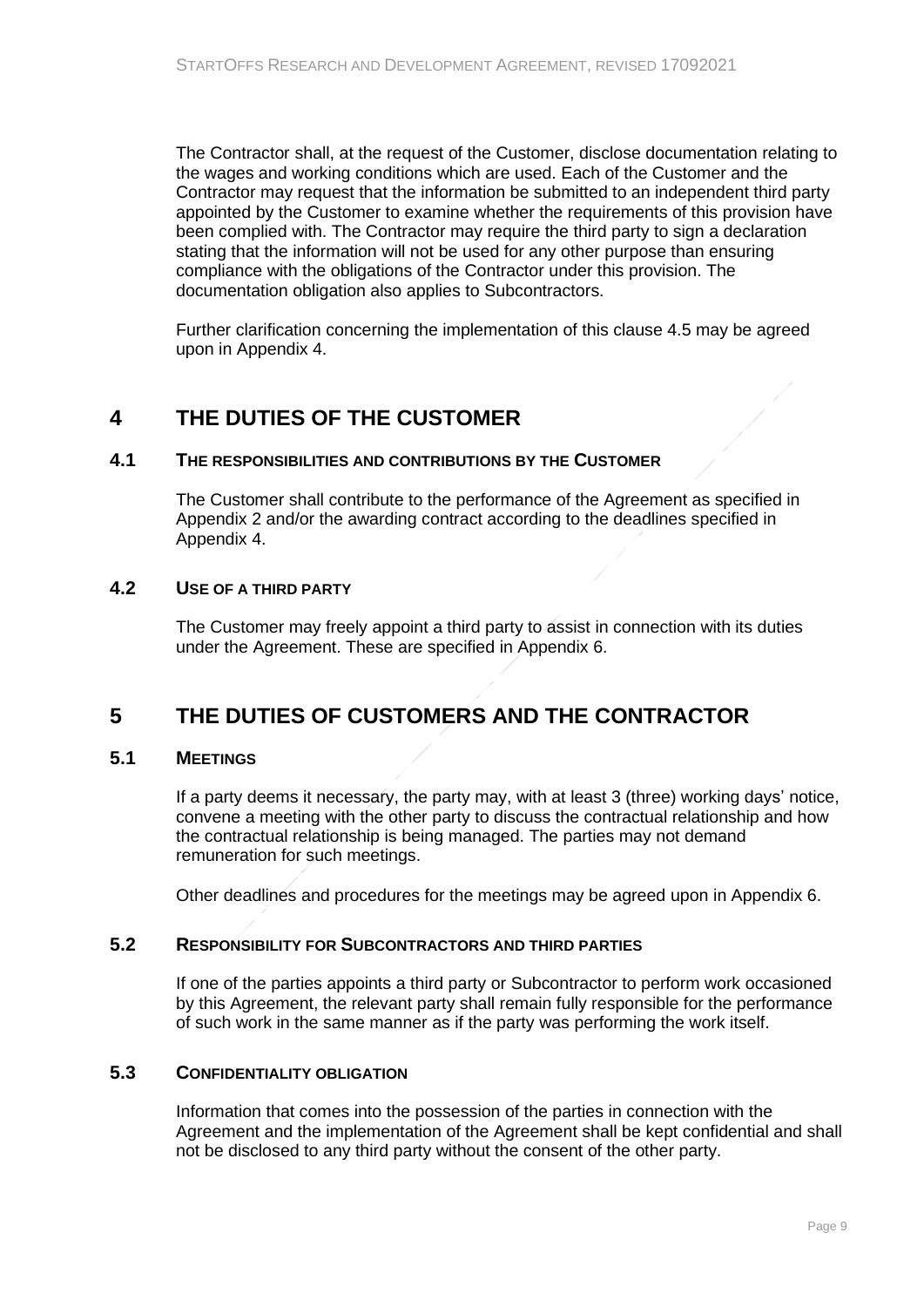If the Customer is a public body, the scope of the confidentiality obligation under this provision shall not go beyond that laid down by the Act of 10 February 1967 relating to Procedure in cases concerning the Public Administration (Public Administration Act) or corresponding sector-specific regulations.

The confidentiality obligation under this provision shall not prevent the disclosure of information if such disclosure is demanded under laws or regulations, including any disclosure or right of access according to the Act of 19 May 2006 relating to the Right of Access to Documents in the Public Administration (Freedom of Information Act). The other party shall, if possible, be notified before the disclosure of such information.

The confidentiality obligation shall not prevent the information from being used when there is no legitimate interest in keeping it confidential, for example, when it is in the public domain or accessible to the public elsewhere.

The parties shall take all necessary precautions to prevent unauthorised persons from gaining access to, or knowledge of, confidential information.

The confidentiality obligation shall apply to the parties' employees, Subcontractors and other third parties who act on behalf of the parties in connection with the implementation of the Agreement. The parties may only transmit confidential information to such Subcontractors and third parties to the extent necessary for the implementation of the Agreement, provided that these are subjected to a confidentiality obligation corresponding to that stipulated in the present clause 6.3.

The confidentiality obligation shall not prevent the parties from utilising experience and expertise developed in connection with the implementation of the Agreement.

The confidentiality obligation shall also apply after the expiry of the Agreement. Employees or others who resign from their positions with one of the parties shall be subjected to a confidentiality obligation also after their resignation as far as factors mentioned above are concerned. The confidentiality obligation shall lapse five (5) years after the delivery date unless otherwise laid down by law or regulation.

### **5.4 FORM OF COMMUNICATION - IN WRITING**

<span id="page-9-1"></span><span id="page-9-0"></span>All notices, demands or other communications relating to the Agreement shall be submitted in writing to the postal address or electronic address stated on the first page of the Agreement unless the parties have agreed on a different procedure in Appendix 6 for this type of enquiry.

# **6 CONSIDERATION AND PAYMENT TERMS**

### **6.1 CONSIDERATION**

<span id="page-9-2"></span>All prices and the detailed terms governing the consideration to be paid by the Customer for the deliverables provided by the Contractor are set out in Appendix 7 and the awarding contract. The Customer shall not pay in full for the preparation of the proposed solution or the development of the MVP. Appendix 7 and the awarding contract shall state the contribution each party shall make.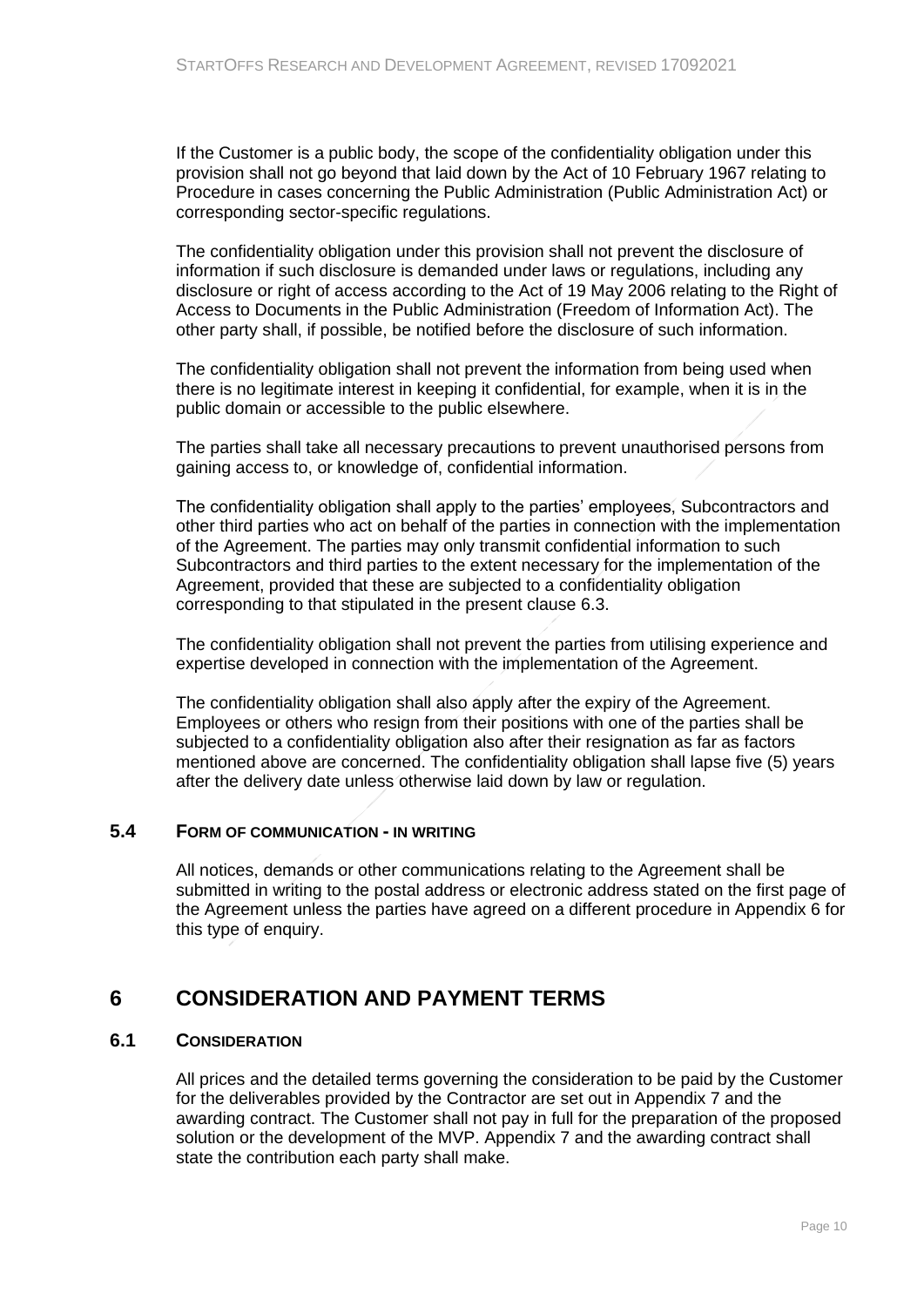Disbursements, including travel and subsistence costs, shall only be reimbursed to the extent agreed. Travel and subsistence costs shall be specified separately and shall be paid according to the Government Travel Allowance Scale applicable at any given time unless otherwise agreed. Travel time shall only be invoiced if this is agreed in Appendix 7.

Unless otherwise specified in Appendix 7, all prices are quoted exclusive of Value Added Tax and any other taxes. All prices are quoted in Norwegian kroner.

### **6.2 INVOICING**

<span id="page-10-0"></span>Payment shall be made within 30 (thirty) calendar days of the invoice date. The Contractor's invoices shall be specified and documented to make it easy for the Customer to check how the invoice conforms to the agreed consideration. All invoices relating to hours recorded on an ongoing basis shall be accompanied by a detailed specification of the hours accrued. Disbursements shall be specified separately.

The Contractor shall submit invoices, credit notes and reminders according to the Electronic Trading Format (EHF) that has been determined,

The payment schedule and other payment terms, and any terms and conditions relating to the use of EHF, are set out in Appendix 7.

The Contractor shall be responsible for paying any costs it incurs in respect of submitting electronic invoices.

The Contractor shall submit detailed timesheets in which the Contractor's efforts in the project also appear.

### **6.3 LATE PAYMENT INTEREST**

<span id="page-10-1"></span>If the Customer fails to make payment by the agreed time, the Contractor shall be entitled to claim interest on any overdue amount according to Act no. 100 of 17 December 1976 relating to interest on overdue payment, etc. (Late Payment Interest Act).

### **6.4 PAYMENT DEFAULT**

<span id="page-10-2"></span>If overdue consideration, with the addition of lay payment interest, has not been paid within thirty (30) calendar days of the due date, the Contractor may send a written notice to the Customer stating that the Agreement will be terminated for breach unless settlement has taken place within sixty (60) calendar days of receipt of such notice,

Termination for breach may not take place if the Customer settles the overdue consideration, with the addition of late payment interest, by the expiry of the deadline.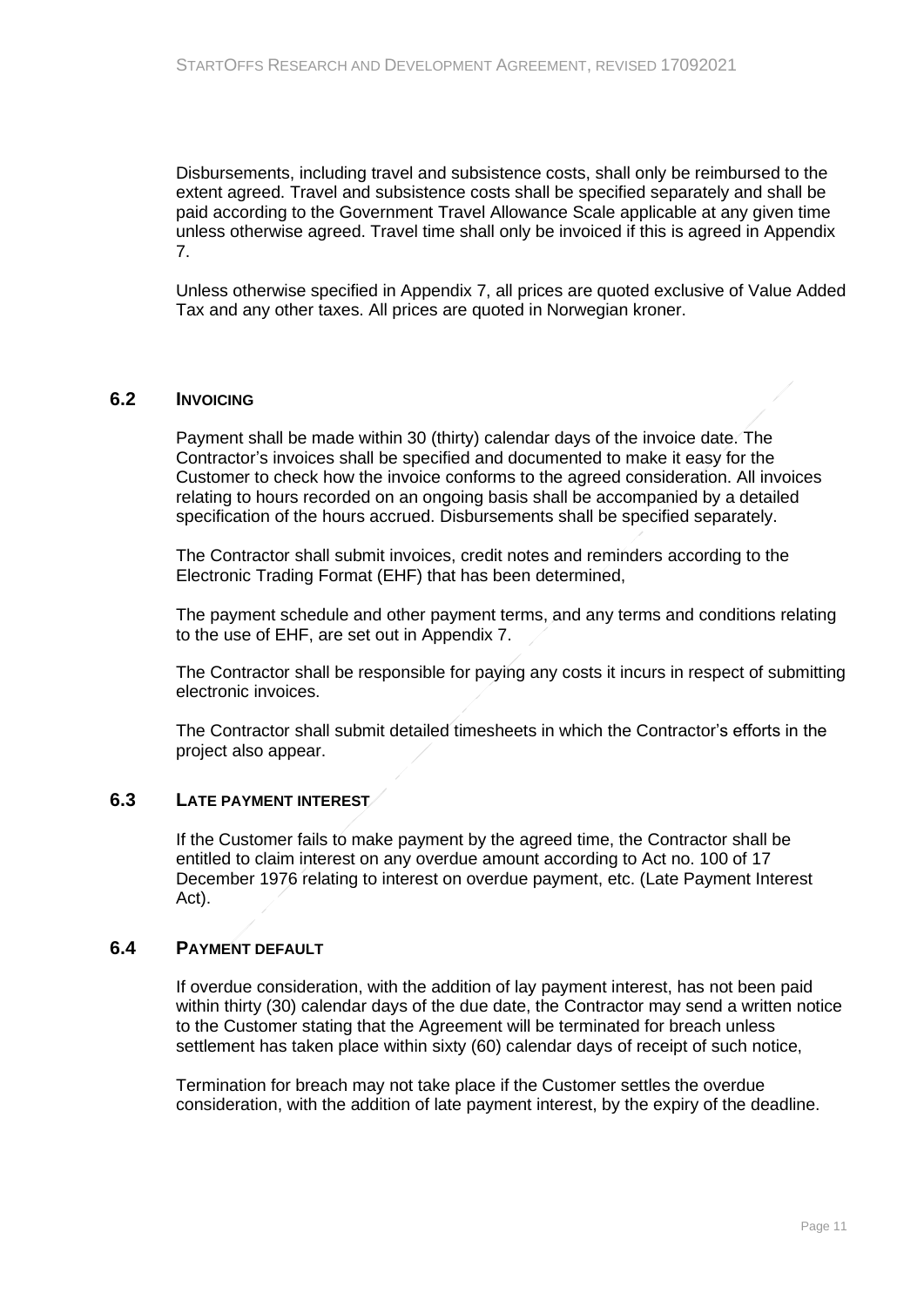# <span id="page-11-0"></span>**7 EXTERNAL LEGAL REQUIREMENTS, PRIVACY AND SECURITY**

### **7.1 INFORMATION SECURITY**

<span id="page-11-1"></span>The Contractor shall act appropriately to address the information security requirements associated with the performance of the Agreement.

This entails that the Contractor will act appropriately to ensure the confidentiality of the Customer's data. As well as measures to ensure that data does not fall into the hands of unauthorised persons. Furthermore, the Contractor will act appropriately to protect against the unintended modification and deletion of data and virus and other malware attacks.

If the Customer has specific requirements for how information security is to be safeguarded by the Contractor, the Customer must state this in Appendix 1.

The Contractor will be obliged to keep the Customer's data separate from the data of any third parties to reduce the risk of impairment of data and/or access to data. Separate means ensuring that the necessary technical measures to secure data against unintended change or access are taken and maintained. Unintended changes or access also include access by the employees of the Contractor or others who do not need the information in their work for the Customer.

If the Customer has specific requirements for how the Contractor is to fulfil the requirement of separation of data, the Customer must specify this in Appendix 1.

The Contractor must ensure that suppliers of third-party deliverables provide sufficient and necessary safeguarding of the Customer's data.

If the Customer has specific requirements for how the Contractor is to ensure that the suppliers of third-party deliverables provide sufficient and necessary safeguard of the Customer's data, the Customer must state this in Appendix 1.

## **7.2 PERSONAL DATA**

<span id="page-11-2"></span>If the Contractor is to process personal data in connection with the Agreement, the Contractor must describe in Appendix 2 how satisfactory processing in line with the personal data protection regulations will be achieved and performed. This includes privacy shield requirements. This applies irrespective of whether the Customer has set this requirement in Appendix 1.

If the Customer has any further documentation requirements relating to the information security system and security measures, the Customer must state this in Appendix 1.

Documentation that the information security system and security measures are satisfactory shall be made available, upon request, to the Customer and its auditors, as well as the Norwegian Data Protection Authority and the Privacy Appeals Board If the Customer has any further documentation requirements relating to the information security system and the security measures, the Customer must state this in Appendix 1. If the Customer requests information to perform Data Protection Impact Assessments, the Contractor must assist in providing such information.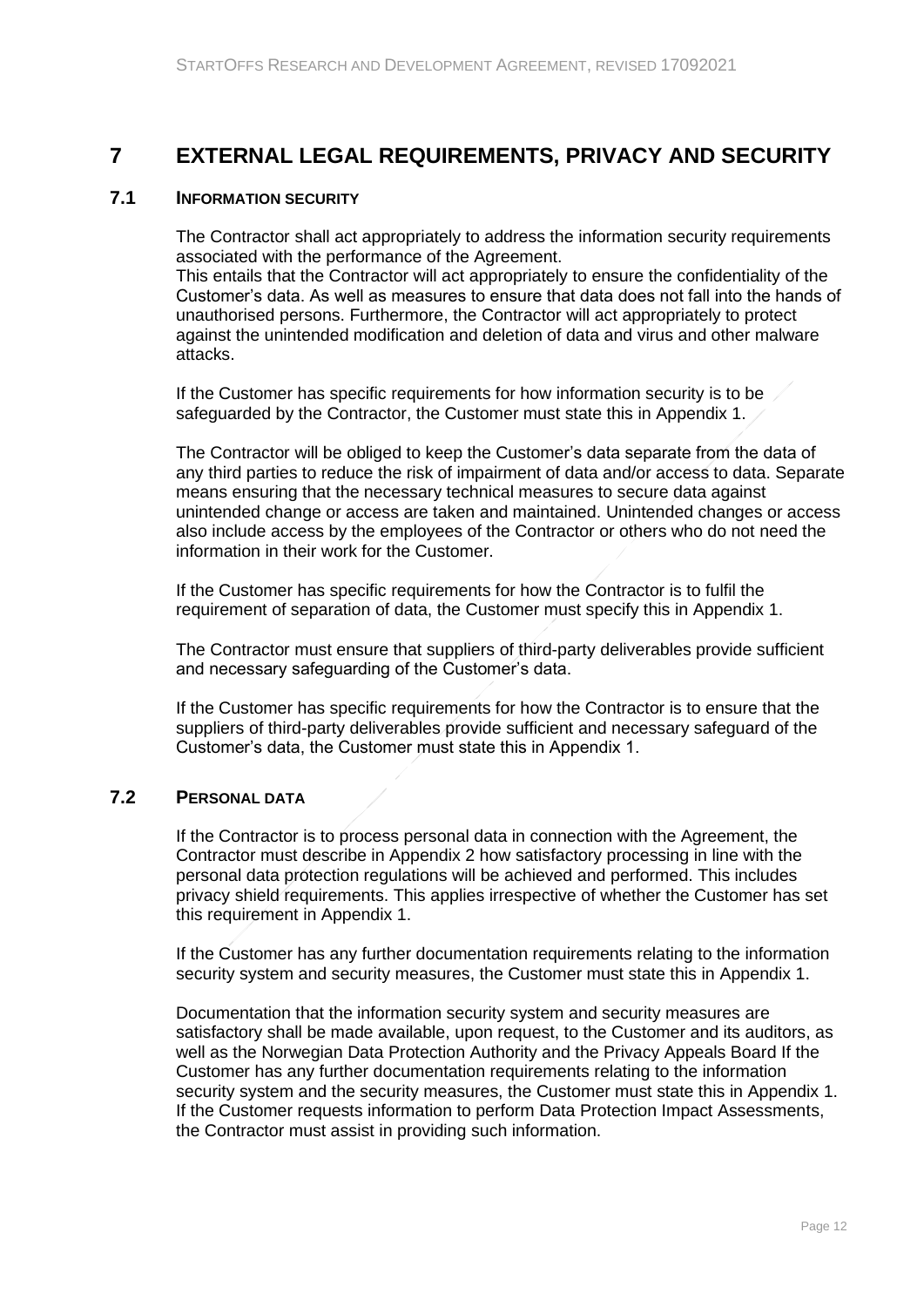The Contractor may not entrust personal data to other parties for storage, reworking or deletion without prior special or general written permission for this from the Customer. The Contractor must ensure that any Subcontractors used by the Contractor, and which process personal data, assume the same obligations as those set out in clause 8.3 of the Agreement. If special or general written permission has been obtained, the Contractor must notify the Customer of any plans to use other data processors or to replace data processors, and thereby allow the Customer to oppose such changes. Subcontractors that are approved by the Customer must be stated in Appendix 6.

Personal data may not be transferred to countries outside the EEA without any transfer basis and documentation demonstrating that the terms for use of the transfer basis are fulfilled. In such case, the Contractor will document this in Appendix 2 and/or the awarding contracts.

If the assignment concerns the processing of personal data on behalf of the Customer, the Customer and the Contractor will be obliged to enter into a data processor agreement according to the personal data protection legislation. If the Customer has not prepared a draft data processor agreement, the Contractor will attach a draft as an attachment to Appendix 2. The data processor agreement must be entered into before the processing of personal data begins.

If the parties have entered into a data processor agreement, this data processor agreement will take precedence in the event of any conflict with the Agreement's provisions relating to the processing of personal data.

The parties' liability for damage suffered by a data subject or other natural persons, which is due to a violation of the General Data Protection Regulation (Regulation 2016/679), the General Data Act with regulations or other regulations that implement the General Data Protection Regulation, will follow the provisions of Article 82 of the General Data Protection Regulation.

The limitation of liability in section 9.3.3 does not apply to liability arising from Article 82 of the General Data Protection Regulation.

<span id="page-12-0"></span>The parties are individually liable for administrative fees imposed under Article 83 of the General Data Protection Regulation.

# **8 COPYRIGHT AND RIGHT OF OWNERSHIP**

### <span id="page-12-1"></span>**8.1 THE RIGHTS TO WHAT IS BEING DEVELOPED**

### **8.1.1 The Contractor's rights**

<span id="page-12-2"></span>The Contractor retains all material and intellectual property rights to background material that the Contractor has prepared/developed before the conclusion of the Agreement. The background material shall be specified in Appendix 2.

The Contractor receives all material and intellectual property rights to all results prepared/developed under this Agreement (hereafter referred to as "the results") unless otherwise agreed in each case.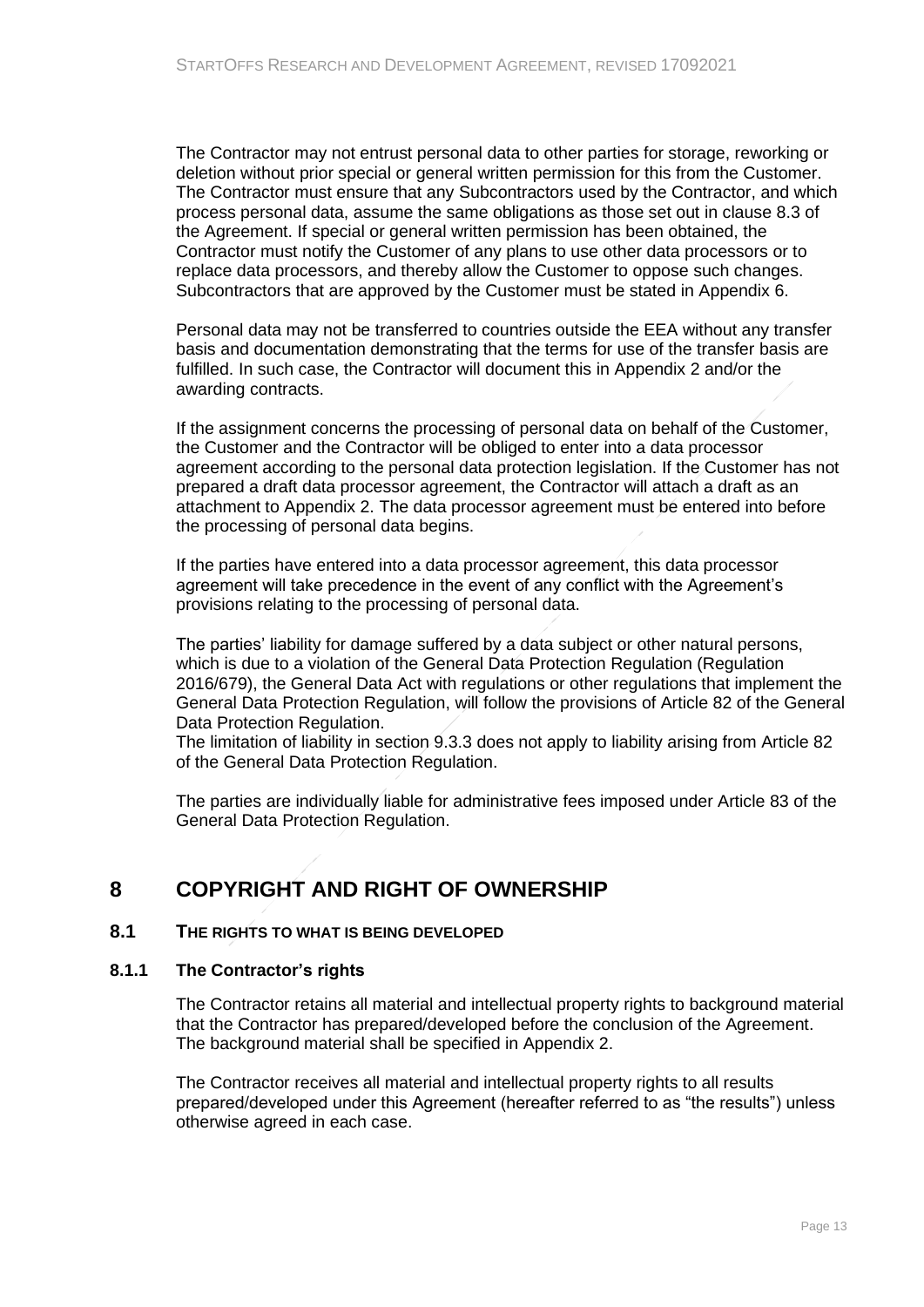#### **8.1.2 The Customer's rights**

<span id="page-13-0"></span>The Customer receives a free and non-exclusive right to the background material as stated in clause 8.1.1 above insofar as the Customer must be able to use the results.

The Customer receives a free and non-exclusive right to use the results, including the right of use of the conceptual model, proposed solution and the minimum viable product. This includes the right to use the results in subsequent tender processes as well as the right to copy, modify and further develop the results for their use. The Customer is not entitled to the source code for the background material and/or the results unless agreed in each case.

#### **8.2 FREE SOFTWARE**

<span id="page-13-1"></span>If free software is to be used in connection with the Contractor's services, the Contractor shall prepare an overview of the relevant free software. The overview is to be included in a separate chapter in Appendix 2 and/or the awarding contracts. A copy of the licence terms governing the relevant free software is to be included in Appendix 2 and/or the awarding contracts.

The Contractor shall ensure that no free software is being used under licence terms that are incompatible with the requirements applicable to the deliverables, or incompatible with the licence terms governing other software that forms part of the deliverables.

The general terms and conditions of the Agreement also apply to the parts of the Contractor's services that consist of free software with the specifications and exceptions set out below.

Free software means software that is offered under what are generally recognised to be free software licences.

If free software is to be used in connection with the Contractor's services, the Contractor shall prepare an overview of the relevant free software. The overview is included in a separate chapter in Appendix 2.

The Contractor shall ensure that no free software is being used under licence terms that are incompatible with the requirements applicable to the deliverables, or incompatible with the licence terms governing other software that forms part of the deliverables.

The Contractor shall only use free software that based on a sound assessment on the part of the Contractor, does not infringe third-party rights, and that is offered under generally recognised free software licences.

As regards those parts of the deliverables that are based on free software, including customisation and evolvement thereof, the Customer shall be granted such rights as are necessary to pass on the results under the relevant free software licence or under a compatible free software licence is this is specified in Appendix 1. The rights include access to source code, with associated specifications and documentation.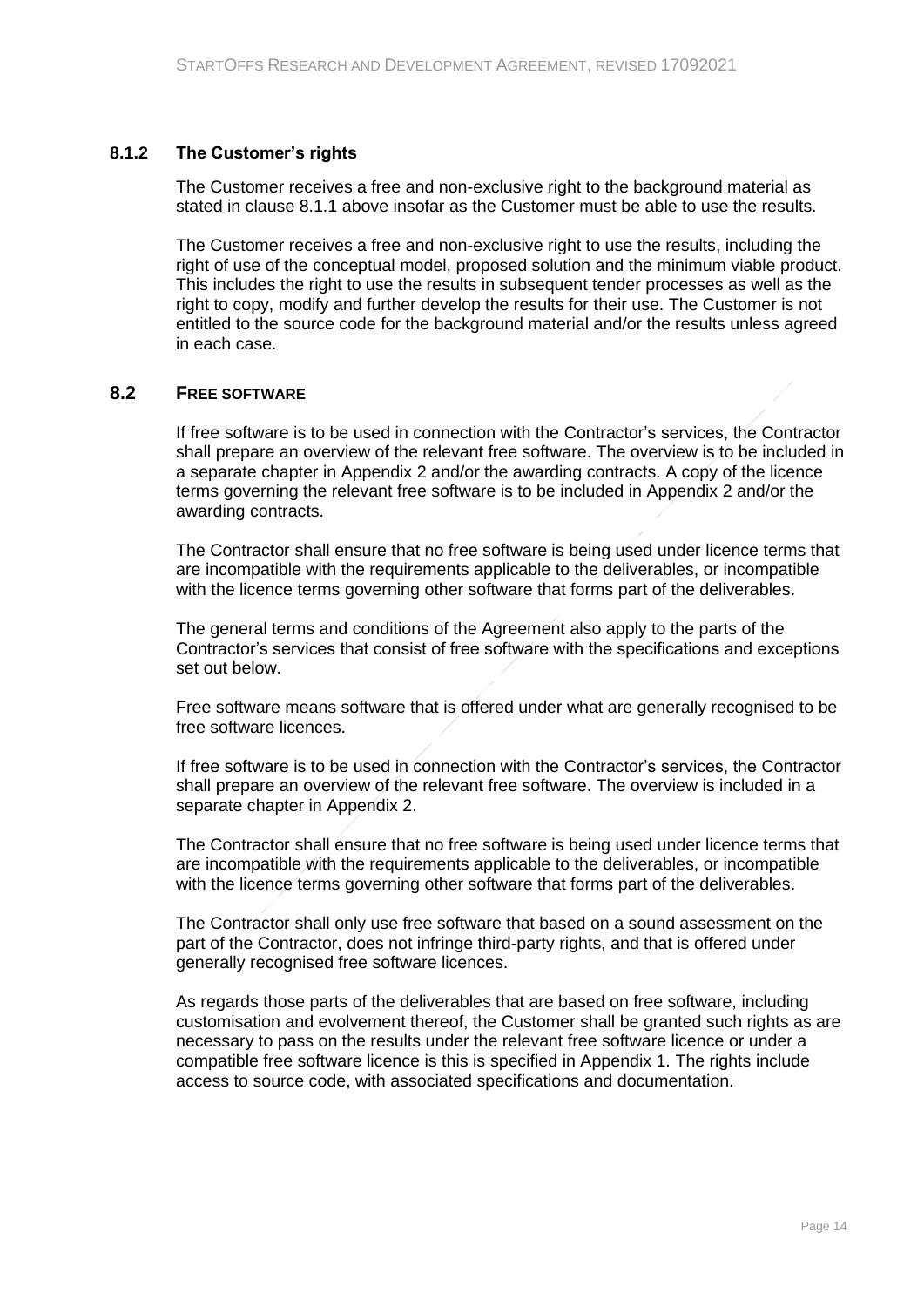If the Customer requires that free software is a part of the Contractor's services, the Customer shall cover any costs resulting from inadequate functionality caused by errors or flaws in the free software. The Customer bears the risk of a defect in title of the free software that the Custom requires shall be a part of the Contractor's services. To the extent that the Contractor is aware that free software required to be used by the Customer as part of the Contractor's services, does not meet the Customer's requirements or infringes or by someone is claimed to infringe third party copyright, the Contractor shall point this out in Appendix 2 and/or the awarding contracts. As a payable additional service, the Contractor shall assist the Customer by remedying any flaws or defects in title of the free software that has been chosen by the Customer as specified above. Unless otherwise agreed in Appendix 7, the Contractor's standard hourly rate for consulting services is used in this Agreement. The Contractor may require an amendment to the agreement according to Chapter 3 if the work of remedying such flaws has consequences for the Contractor's other obligations under the agreement.

# <span id="page-14-0"></span>**9 BREACH OF CONTRACT ON THE PART OF THE CONTRACTOR**

### **9.1 WHAT IS DEEMED TO CONSTITUTE A BREACH OF CONTRACT**

<span id="page-14-1"></span>There is a breach of contract on the part of the Contractor if the deliverables do not conform with the agreed functions, requirements or deadlines. It is stressed that the Contractor is not responsible for producing a specific result (financial accountability).

However, there is no breach of contract if the situation is caused by circumstances related to the Customer or by force majeure.

The Customer shall submit a written complaint without undue delay after the breach of contract has been discovered or ought to have been discovered.

### **9.2 NOTIFICATION OBLIGATION**

<span id="page-14-2"></span>If the Contractor's deliverables cannot be delivered as agreed, the Contractor shall give the Customer written notice thereof as soon as possible. The notice shall specify the reason for the problem and, insofar as it is possible when performance can take place. A corresponding obligation shall apply if additional delays are to be expected after the first notice has been given.

# <span id="page-14-3"></span>**9.3 SANCTIONS FOR BREACH OF CONTRACT**

### **9.3.1 Termination**

<span id="page-14-4"></span>If there is a material breach of contract, the Customer may, after having given the Contractor written notice and granted it a reasonable deadline for remedying the situation, terminate all or part of the Agreement for breach with immediate effect.

The Customer may terminate all or part of the Agreement for breach with immediate effect if the performance is materially delayed. For example, there is a material delay if delivery has not taken place by the expiry of an extended deadline if this expires later.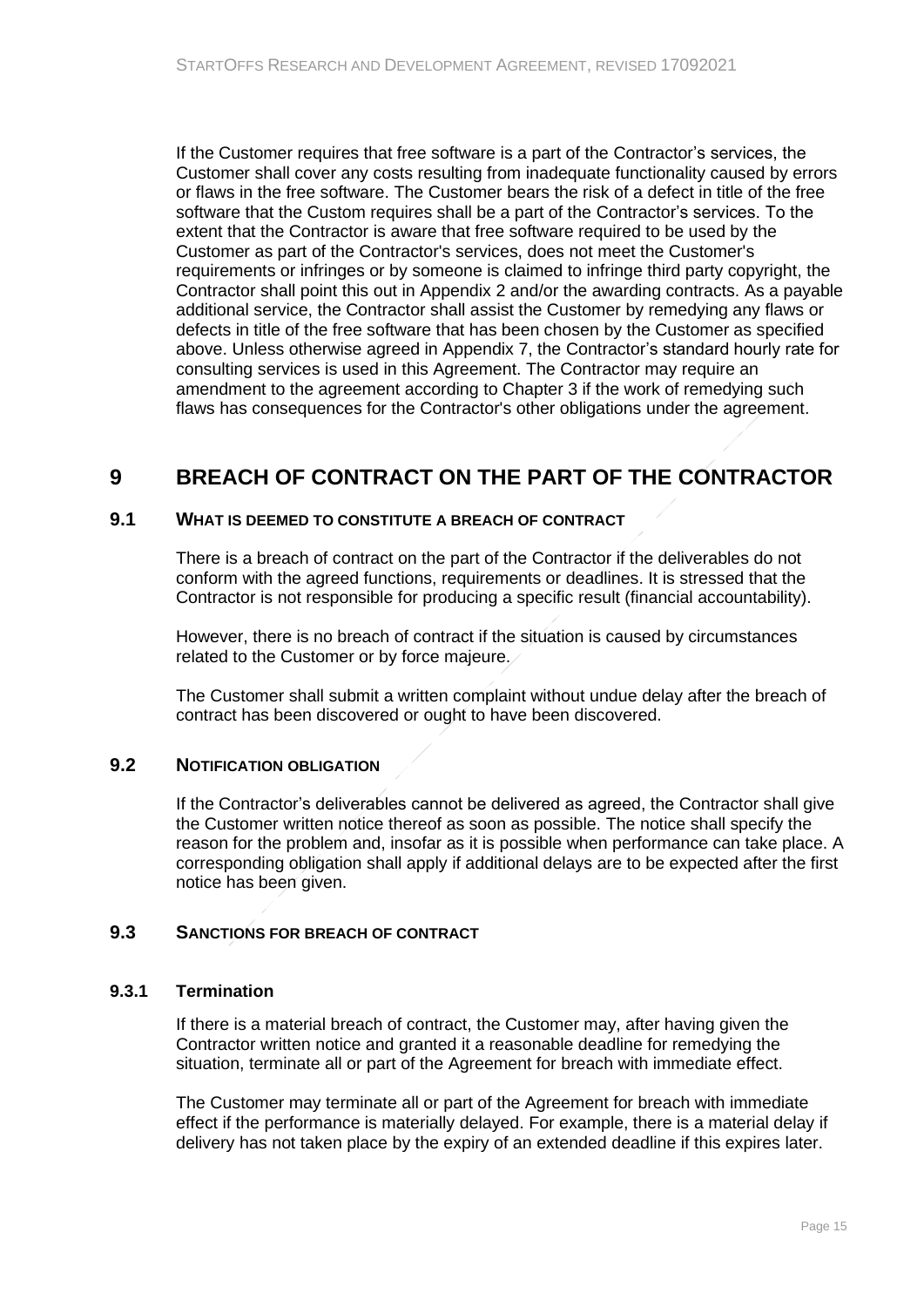If the delay is of such a nature that the Contractor's services as a whole must be considered materially delayed, e.g., because what has already been delivered or is to be delivered later, cannot be used without what is covered by the right of cancellation, the Customer may terminate with effect for the entire performance.

### **9.3.2 Damages**

<span id="page-15-0"></span>The customer may claim damages for any direct loss, including loss due to overtime and other direct costs in connection with delay, defect or other default according to clause 9.1 unless the Contractor proves that the breach or the cause of the breach is not due to the Contractor.

### **9.3.3 Limitation of damages**

<span id="page-15-1"></span>No damage may be claimed in respect of the indirect loss. Indirect loss includes, but is not limited to, lost earnings of any kind, lost savings, loss of data and claims from third parties, except for liability for damages imposed according to clause 11.4.

Overall damages over the term of the Agreement are limited to the total consideration the Customer pays to the Contractor under this agreement excluding VAT.

<span id="page-15-2"></span>If the Contractor or anyone for whom it is responsible has shown gross negligence or intent, the said limitation of damages will not apply.

# **10 BREACH OF CONTRACT ON THE PART OF THE CUSTOMER**

### **10.1 WHAT IS DEEMED TO CONSTITUTE A BREACH OF CONTRACT**

<span id="page-15-3"></span>There is a breach of contract on the part of the Customer if the Customer fails to perform its duties under the Agreement.

However, there is no breach of contract if the situation is caused by circumstances related to the Contractor or by circumstances deemed to constitute a force majeure.

The Contractor shall give written notice without undue delay after the breach of contract has been discovered or ought to have been discovered.

### **10.2 NOTIFICATION OBLIGATION**

<span id="page-15-4"></span>If the Customer is unable to perform its duties under the Agreement, including as to deadlines, the Customer shall notify the Contractor of this in writing as soon as possible. The notice shall specify the reason for the problem and to the extent possible when the Customer will again be able to perform the agreed duty.

### **10.3 TERMINATION**

<span id="page-15-5"></span>In the event of non-payment, the Contractor may terminate the Agreement if the Customer has not settled undisputed consideration within 60 (sixty) calendar days after the Customer has received the Contractor's written notice according to clause 6.4.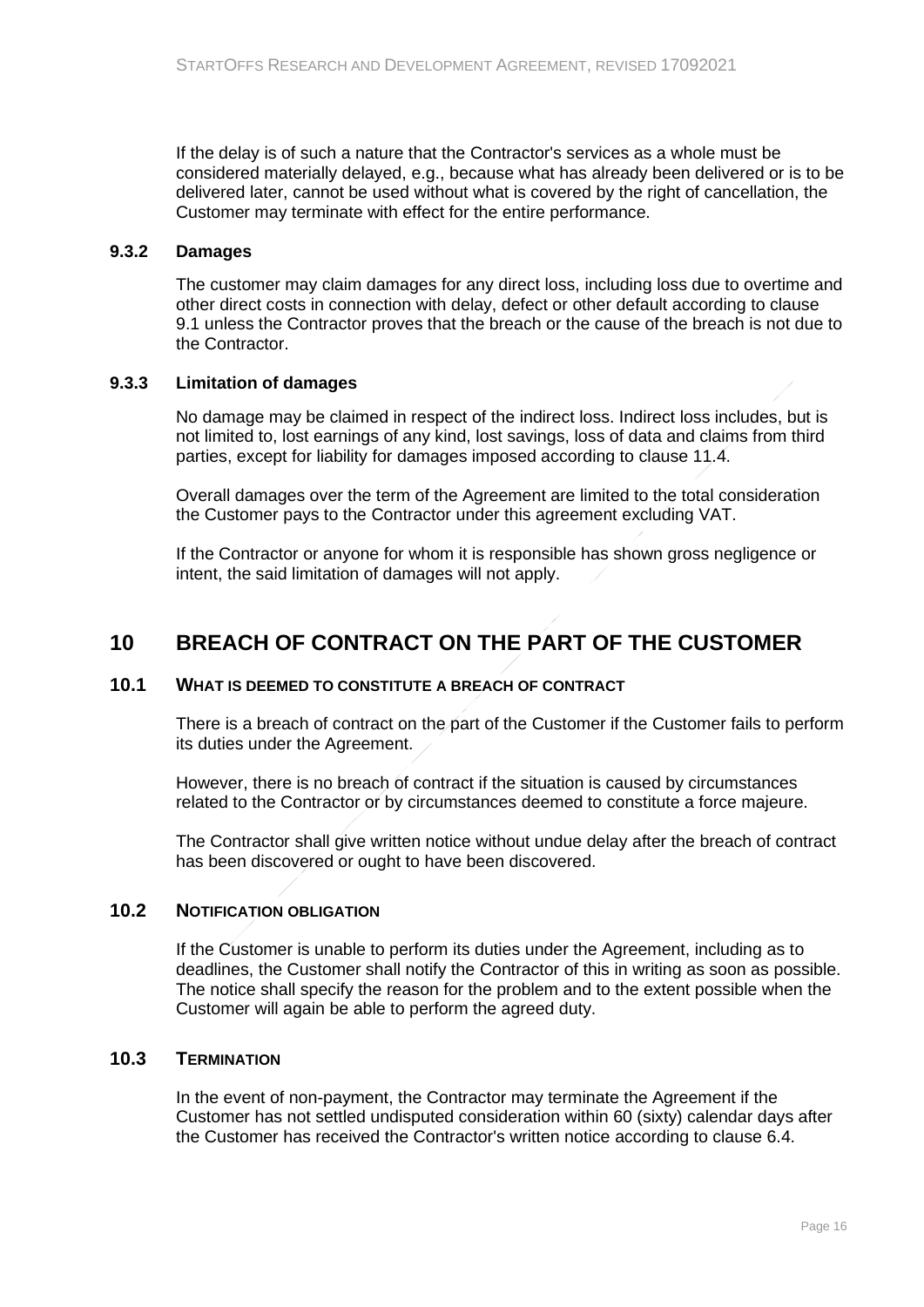In the event of another material breach, the Contractor may send the Customer a written notice that the Agreement will be terminated if the Customer does not within 60 (sixty) calendar days after the Customer received the notice, has terminated or rectified the breach. Termination cannot take place if the Customer comes out of the breach of contract situation before the deadline.

### **10.4 DAMAGES**

<span id="page-16-0"></span>The Contractor may claim damages in respect of any direct loss that results from a breach of contract under clause 10.1 unless the Customer can demonstrate that the breach of contract or the cause of the breach of contract is not attributable to the Customer. If the Customer is delayed in fulfilling its obligations under the Agreement, and this means that the Contractor spends more time performing its part of the agreement, the Contractor is entitled to an adjustment of the agreed consideration corresponding to the number of hours of additional work the Contractor has had as a result of the Customer's default.

<span id="page-16-1"></span>The limitation of damages provision in clause 9.3.3 of the Agreement shall apply correspondingly.

# **11 INFRINGEMENT OF THE THIRD-PARTY INTELLECTUAL PROPERTY RIGHTS (DEFECT IN TITLE)**

# **11.1 THE PARTIES' RISK AND RESPONSIBILITY FOR A DEFECT IN TITLE**

<span id="page-16-2"></span>Each party bears the risk and responsibility that their services do not infringe third party copyrights or other intellectual property rights. If the performance entails such an infringement, there is a defect in title.

### **11.2 CLAIMS FROM THIRD PARTIES**

<span id="page-16-3"></span>If a third party claims to one party that the service involves a defect in title, the other party shall be informed in writing as soon as possible.

The responsible party shall deal with the claim at its own expense. The other party shall assist the party with this to a reasonable extent.

One party shall commence and carry out the work of remedying the defect in title without undue delay by

- a) ensuring that the other party can use the service as before, without infringing the rights of a third party, or
- b) or delivering another similar service that does not infringe the rights of a third party.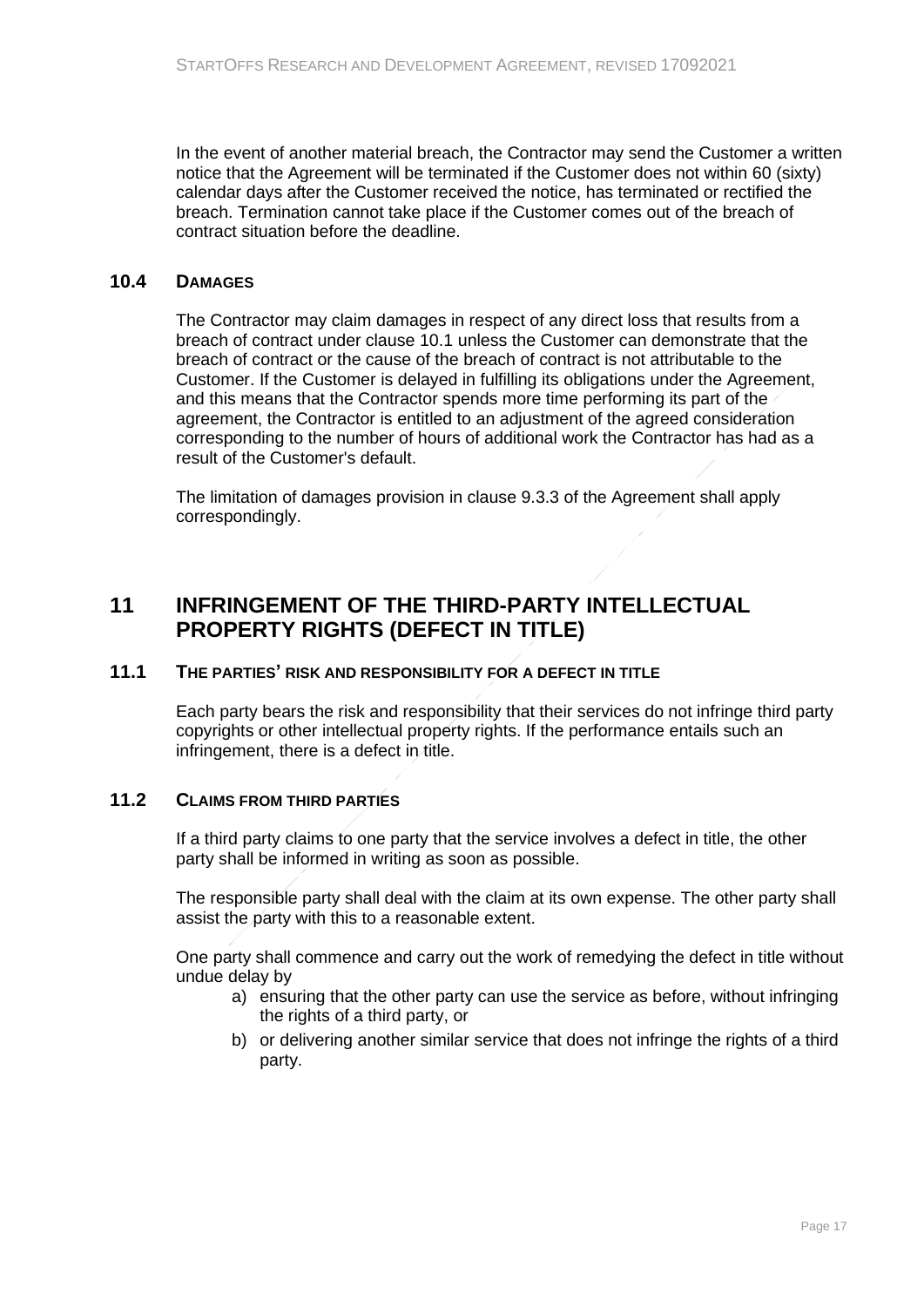### **11.3 TERMINATION**

<span id="page-17-0"></span>A defect in title that is not remedied, and which is of such a nature that it is of material importance to the other party, gives the affected party the right to terminate the Agreement immediately.

### **11.4 DAMAGES FOR LOSSES DUE TO A DEFECT IN TITLE**

<span id="page-17-2"></span><span id="page-17-1"></span>A party may claim full damages against a third party and any legal costs, including the party's costs of handling the case, which are due to a defect in title. The party may also claim damages for other losses according to the provisions of clauses 9.3.2 and 10.4.

# **12 TERMINATION SETTLEMENT**

Upon termination, the Customer receives such rights as specified in clause 8 to what has been prepared or made available to the Customer, and the Customer shall pay the agreed consideration for services that were performed according to the Agreement before the time of termination.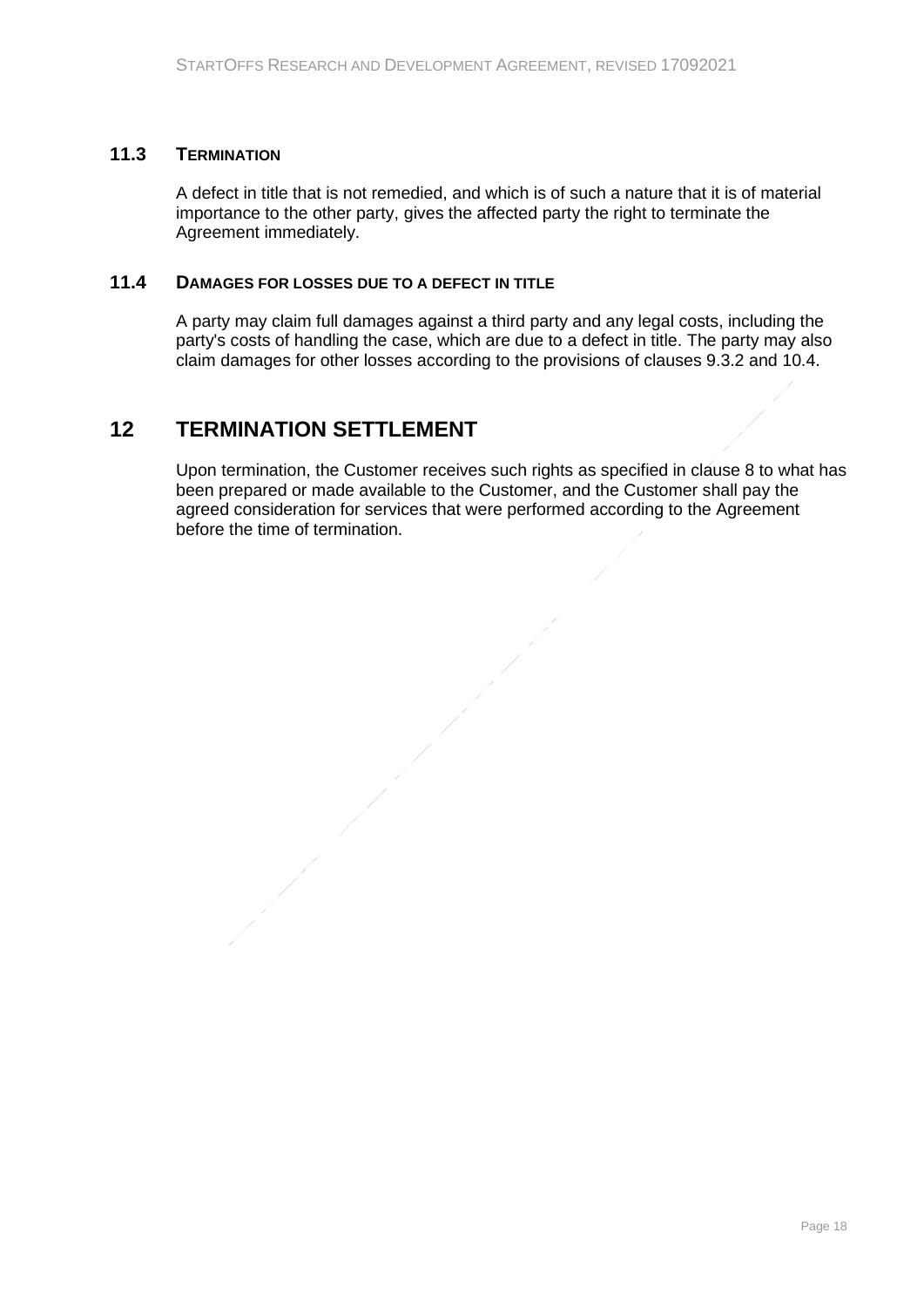# <span id="page-18-0"></span>**13 OTHER PROVISIONS**

### **13.1 ASSIGNMENT OF RIGHTS AND OBLIGATIONS**

<span id="page-18-1"></span>To the extent that the Customer is a public enterprise, the Customer may, in whole or part, transfer its rights and obligations under this agreement to another public enterprise as part of an organisational change. The enterprise to which the rights and obligations are assigned shall be entitled to corresponding terms and conditions.

The Contractor may only assign its rights and obligations under the Agreement with the written consent of the Customer and if it is compatible with law and regulations on public procurement. This also applies if the Contractor is divided into several companies if the assignment takes place to a subsidiary or other company in the same group, or the Contractor is merged with another company. The consent shall not be unreasonably withheld.

The right to consideration under this Agreement may be assigned freely. Such assignment shall not release the relevant party from its obligations and responsibilities.

#### **13.2 BANKRUPTCY, COMPOSITION WITH CREDITORS, ETC.**

<span id="page-18-2"></span>In the event of debt rescheduling proceedings, composition with a creditor, bankruptcy, or any other form of creditor intervention in respect of the business of the Contractor, the Customer shall be entitled to terminate the Agreement for breach with immediate effect unless otherwise stated by mandatory law.

### **13.3 FORCE MAJEURE.**

<span id="page-18-3"></span>Should an extraordinary situation outside the control of the parties arise that makes it impossible to perform duties under this Agreement, and which under Norwegian law shall be classified as force majeure, the other party shall be notified of this as soon as possible. The obligations of the affected party shall be suspended for as long as the extraordinary situation prevails. The corresponding obligations of the other party shall be suspended for the same period.

In force majeure situations, the other party may only terminate the Agreement for breach with the consent of the affected party, if the situation prevails or is expected to prevail for more than 60 (sixty) days from the date on which the situation arose and, in such case, only with 15 (fifteen) calendar days' notice. Each party covers its costs related to the termination of the contractual relationship. The Customer pays the agreed price for the part of the performance that was contractually delivered before the Agreement was terminated. The parties may not make other claims against each other as a result of a termination of the agreement according to this provision.

In connection with force majeure situations, the parties have a mutual duty to inform each other about all matters that must be assumed to be of significance to the other party. Such information shall be provided as soon as possible.